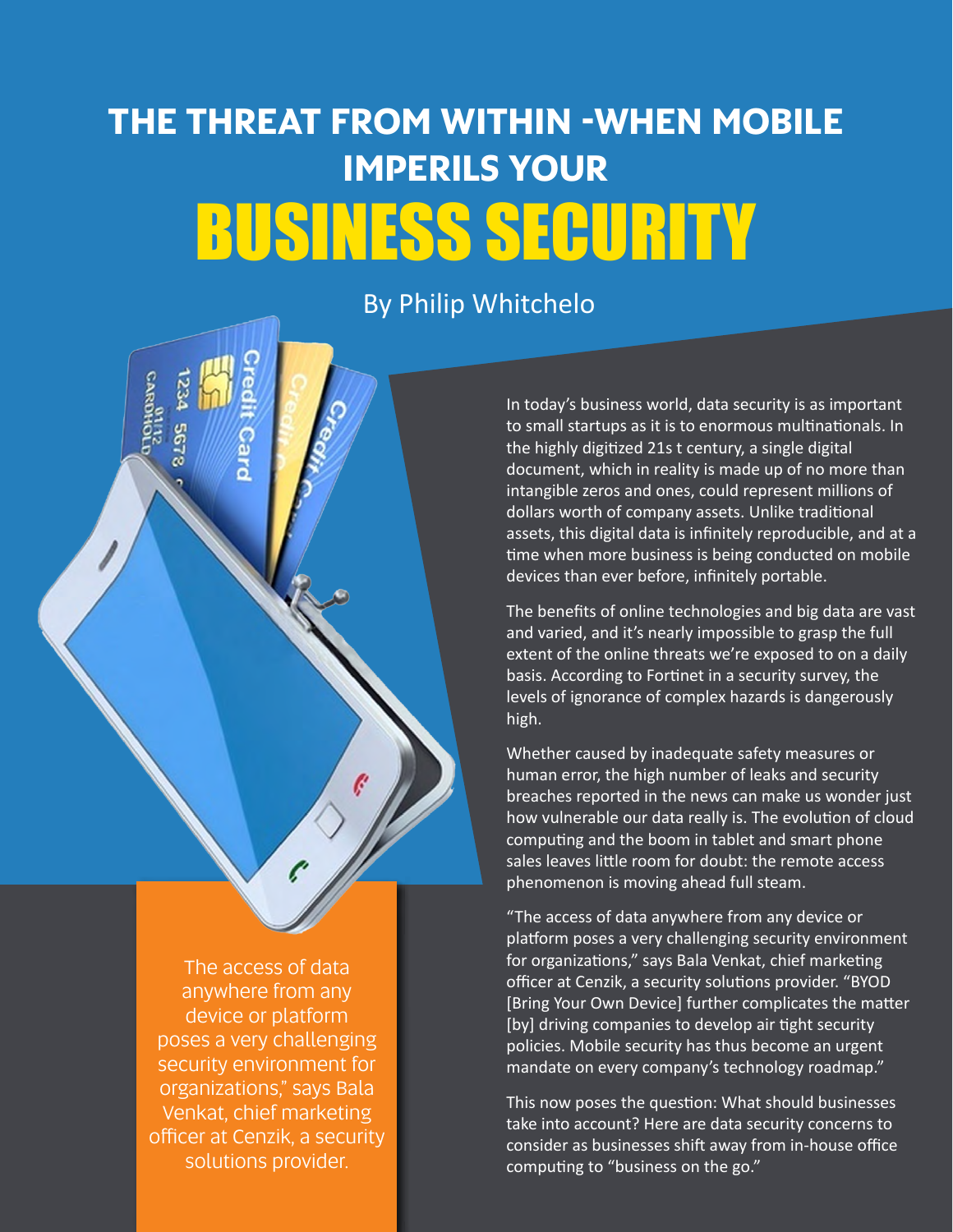

## Mobile Device Loss

**1**

One of the biggest concerns for businesses is data stored on devices that could potentially get lost or stolen. Fingerprint scanners, passwords, and swipe patterns may keep small time burglars away, but more experienced hackers can bypass these measures.

Doug Herman, managing director of the eDiscovery and Digital Forensics Practice of UHY Advisors FLVS Inc., acknowledges that "settings certainly make a difference in how easy it is for a person with malicious intent to access data. Enabling the requirement for a password or fingerprint scan to access the phone goes a long way; however, for someone that really, really wants access to the phone, virtually no 'set' of settings will help."

According to Herman, some companies have implemented measures for that exact situation. He says, "An organization may require that a management application be installed on the phone, which forces the use of a strong password to access data. They may reserve the right to remotely 'wipe' the phone of all data (company and personal), should it be reported as lost or stolen"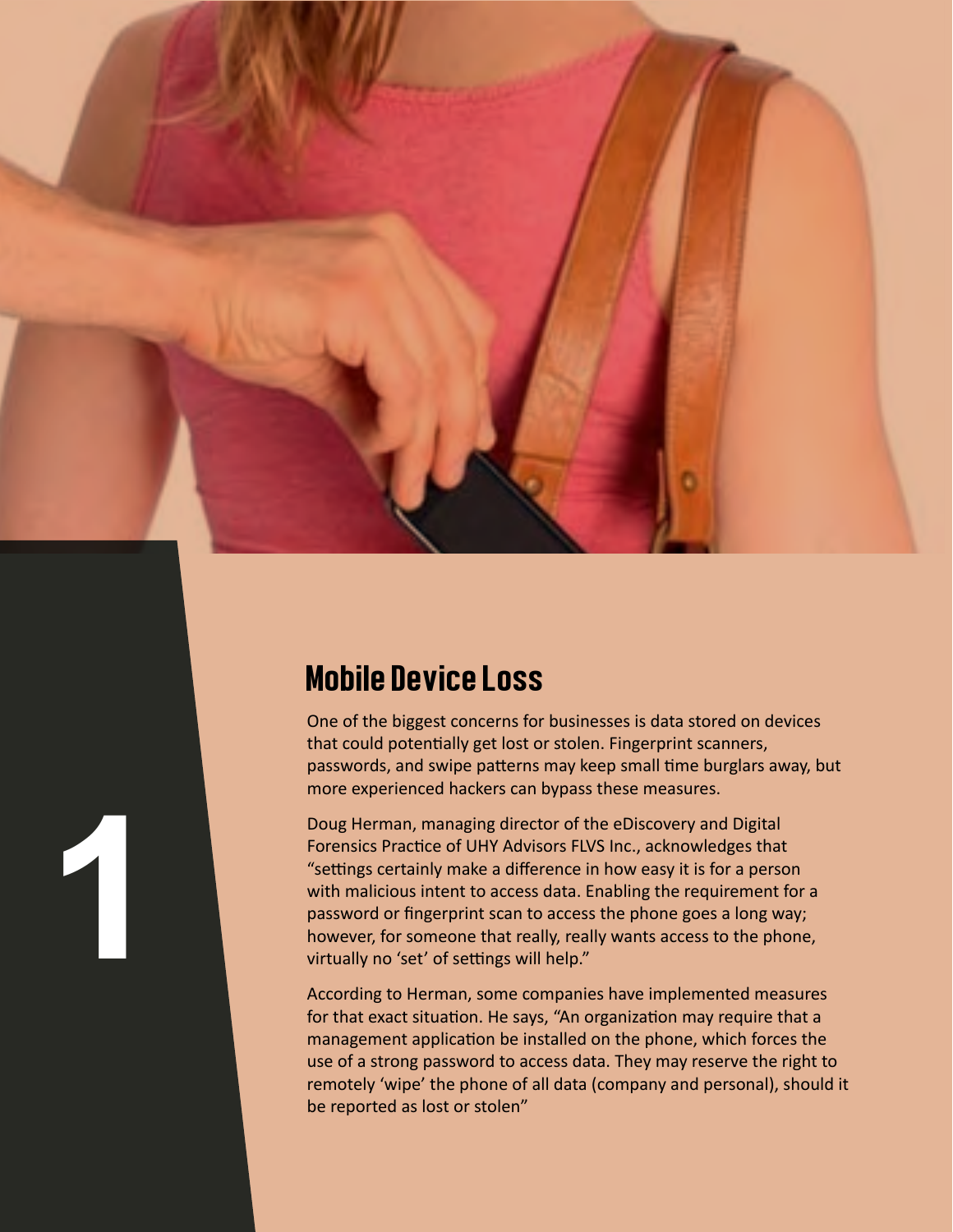![](_page_2_Figure_0.jpeg)

### Applications and Cloud Accounts

With dozens of applications with access to information, both personal and work related, gathered on your mobile device, users quickly lose sight of how much data is actually exposed.

"Storing unencrypted sensitive data on mobile devices is a significant cause for concern, but the often unsecured Web services commonly associated with mobile applications can pose an even bigger risk," says Venkat.

A recently published survey on Web application security by [Vanderbilt University](http://www.isis.vanderbilt.edu/sites/default/files/main_0.pdf) suggests that 49 percent of applications online are unsafe. As a backup precaution, most remote device users automatically sync files to private cloud accounts like Dropbox or Google Drive. And according to Fortinet, 70 percent of employees worldwide use their personal cloud account for work purposes.

Peter Martini, cofounder and COO of network security solutions provider iboss Network Security, explains that issues with private cloud service accounts can easily arise through lack of sufficient knowledge. "A rising threat to businesses is the 'shadow IT,'" he says. "This is an industry term for when users use an unapproved SaaS account to share files with customers. The employee does so without malice and unintentionally violates company policy. The company data is now stored in this rouge SaaS account, which can lead to a compliance violation or potential data loss."

It is called the public cloud for a reason. When storing files online, users believe access to be restricted, which is not necessarily the case. If you want to share confidential information you need to make sure to encrypt your data, which isn't a feature open services usually provide.

![](_page_2_Figure_7.jpeg)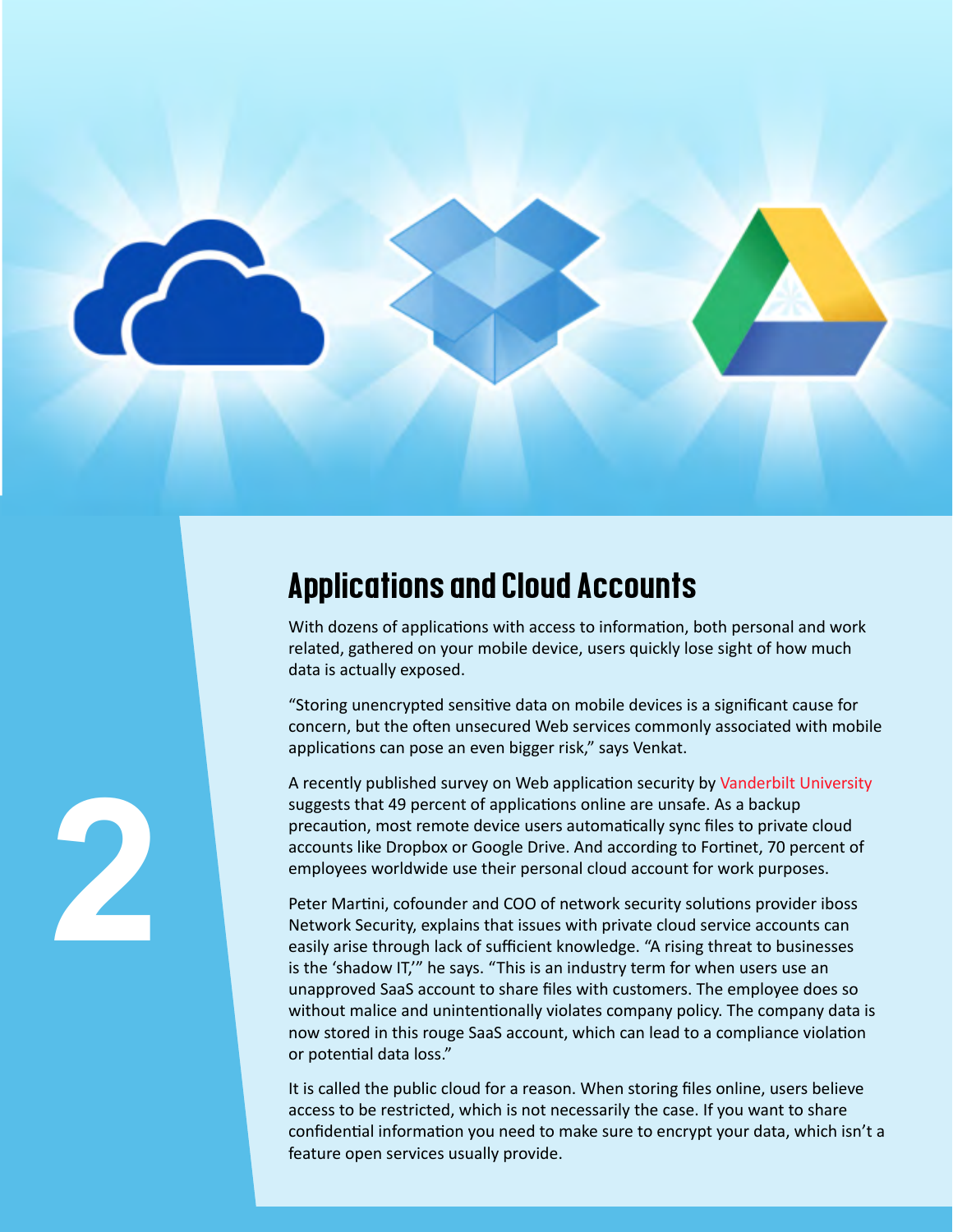![](_page_3_Picture_0.jpeg)

# Network/Connectivity

When on business trips, free WiFi might seem like the perfect cost-saving alternative to paying scandalous roaming fees. It does, however, pose a threat.

"Public WiFi hotspots at places like coffee shops and airports are notoriously dangerous for mobile users," says Sunday Yokubaitis, president of Golden Frog, an online services provider. "Any business that has employees who work remotely at these types of locations should install a personal VPN service on their employees' mobile devices. A VPN will encrypt the Internet connection so business tasks like email communication, data transfers, and web browsing are kept private and secure."

Peter Martini shares Yokubaitis' concerns. "If accessing data remotely, businesses should ensure that employees are doing so through an encrypted VPN or through a company portal that is secured through SSL requiring a login where employees can access files," he says. "Another alternative is utilizing SaaS services where companies can upload documents. This approach requires almost no investment into the business nfrastructure."

![](_page_3_Figure_5.jpeg)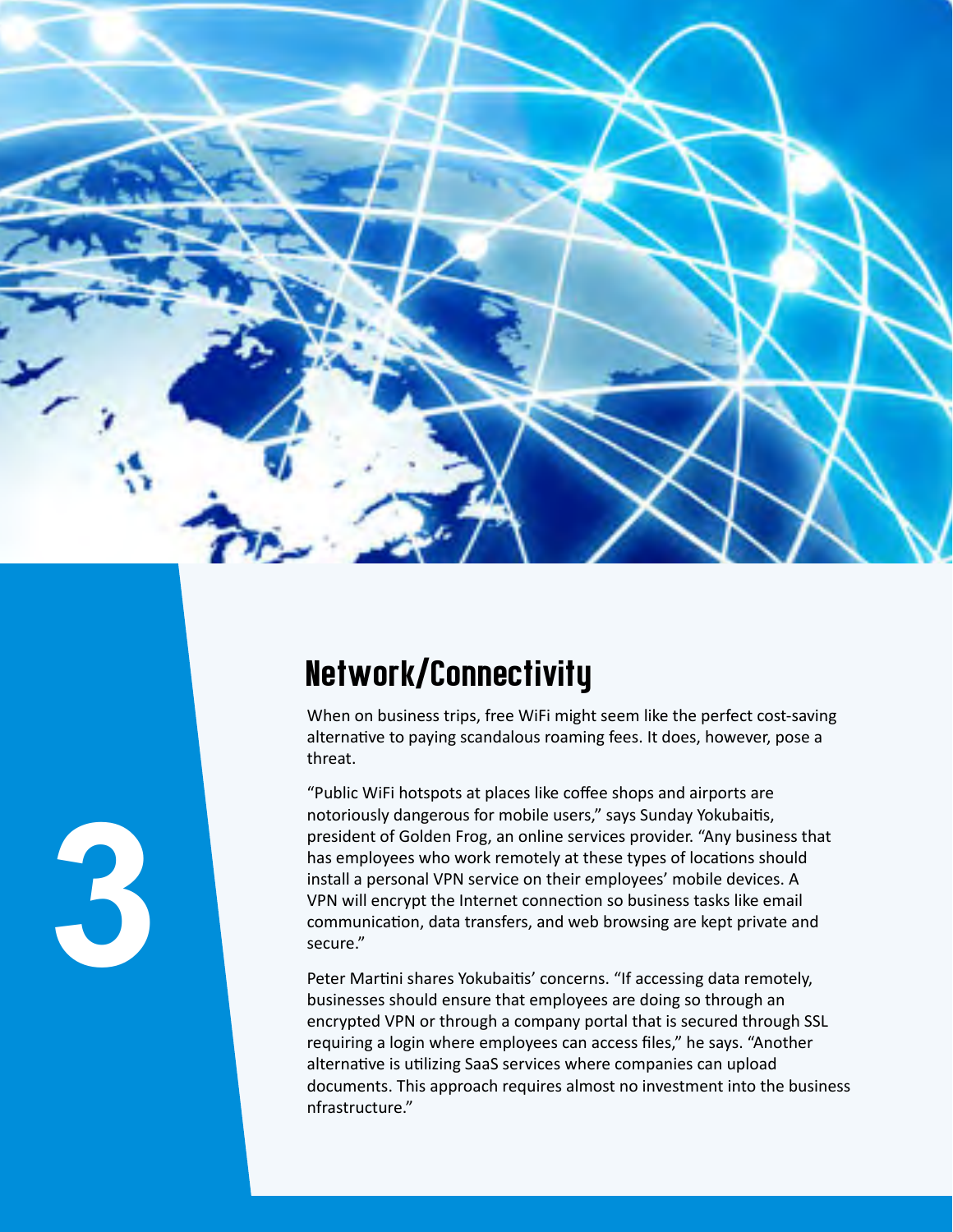![](_page_4_Picture_0.jpeg)

# Data Management

**4**

According to a recent survey by security technology solutions provider [Lookout](https://www.lookout.com/resources/reports/byod-mobile-security), 90 percent of businesses allow employees to bring their own devices to work (BYOD), "yet only half of these companies require employees to enroll in a security program as a prerequisite for BYOD use," reveals consumer safety advocate Jenny Roy.

Unless employees rigorously ensure that personal and businesses devices are kept separate, personal and business information will eventually blend. Doug Herman points out that on mobile devices, managing data works differently than on computers. "The functionality doesn't exist to segment information as easily," he says. "Take text messaging as an example – the mobile device likely only has one application that allows for the send/receipt of texts. If you're texting both friends/family as well as coworkers, those messages will be commingled together."

For Peter Martini, the most effective way to separate company from personal data is to use a Mobile Device Management (MDM) or Mobile Application Management solution. "These technologies allow businesses to create a 'lock box' app where employees can access business documents on a device. Essentially, it presents itself as an APP on the device and, when accessed, company documents are available. The same features are available for company email. The data is actually stored in the cloud and not on the device," he explains.

Sunday Yokubaitis suggests, "Use different applications for work and personal stuff. For example, Dropbox might be just fine for storing personal photos, but you might want to choose a completely different and more secure service for storing work-related files."